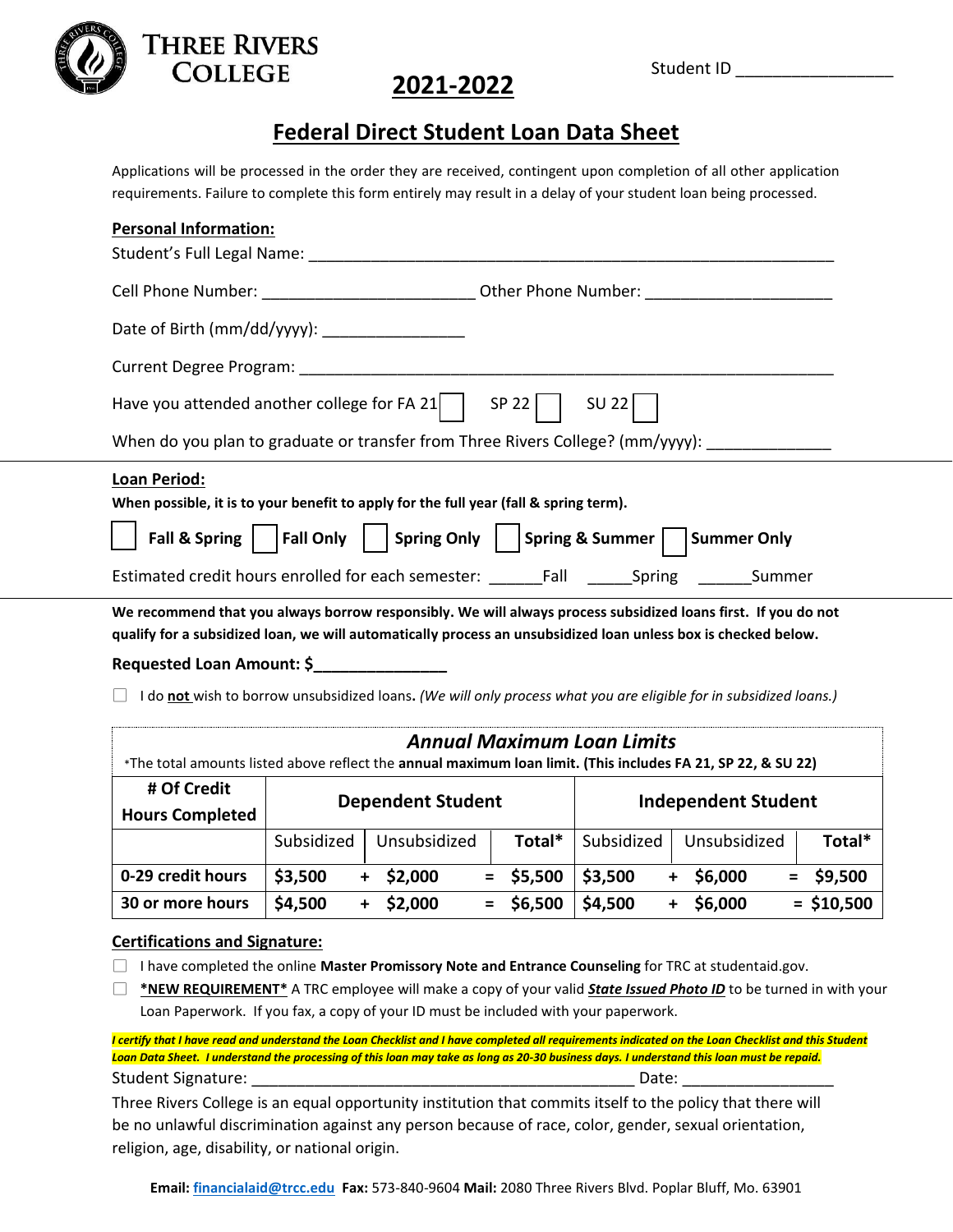Student ID \_\_\_\_\_\_\_\_\_\_\_\_\_\_\_\_\_\_

# **STUDENT LOAN CHECKLIST**

- Complete the 2021-2022 Free Application for Federal Student Aid (FAFSA) at [www.fafsa.gov.](http://www.fafsa.gov/) This application will be used for the Fall 2021, Spring 2022, and Summer 2022 terms.
- Complete your Financial Aid file (this includes verification forms, high school transcripts, college transcripts, etc.) **\*Loan will not be processed until file is complete.**

**THREE RIVERS COLLEGE** 

- \_\_\_\_\_\_\_ Complete and sign the **Loan Agreement for Subsidized/Unsubsidized (MPN)** at [www.studentaid.gov.](http://www.studentaid.gov/) This is the actual legal document you must sign that is a contract stating that you will repay your student loan. **(First-time Loan Borrowers)**
- \_\_\_\_\_\_\_ Ensure the **Undergraduate Entrance Counseling** at [www.studentaid.gov](http://www.studentaid.gov/) is completed for Three Rivers College. First-time loan borrowers must complete this requirement before your loan will be processed. This provides you with comprehensive information on your loan, repayment options, and your rights and responsibilities as a borrower. **(First-time Loan Borrowers)**
	- Provide the Office of Financial Aid with a copy of your valid Government Issued Photo ID.

**\*NEW REQUIREMENT\*** A TRC employee will make a copy of your valid **Government Issu***ed*  **Photo ID** to be turned in with your Loan Paperwork. If you fax, a copy of your ID must be included with your paperwork. *Fax # 573-840-9604*